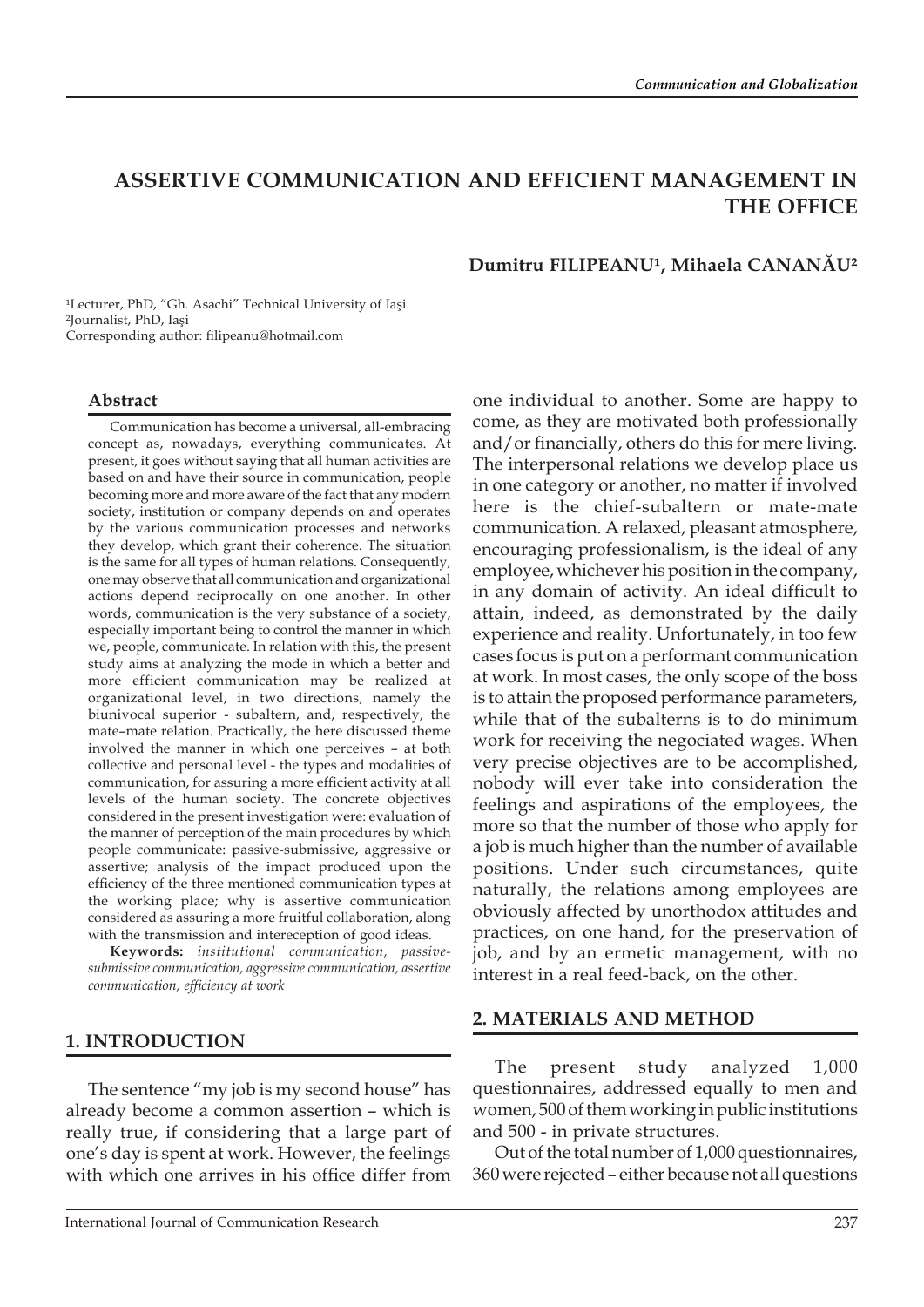had been answered or because they did not correspond to the requirements of analysis.



**Fig. 1. Sex distribution of subjects, after elimination of the incorrectly filled-in questionnaires**

The final number of participants to the study was of 640: 360 women (56.25%) and 280 men (43.75%) (Fig. 1). Out of the women, 230 (63.8%) are hired in private structures and 130 (36.2%) work in public institutions, while, in the group of men, 160 (57.14%) work in private institutions and 120 (42.86%) - in public companies (Fig. 2).

All the 1,000 subjects interviewed by the questionnaire agreed to participate to the study and signed a "File of informed consent".



#### **Fig. 2. Distribution of subjects on sexes (women/men), according to their job in private or public institutions**

The variables of research

1. Informed consent questionnaire, by which all participants to the study fully agreed to participate into, confidentiality being assured, by protection of their identification data, on one side for not suffering possible repercussions at work – for the responses they gave - on the other, for obtaining sincere responses.

2. Independent variables of research: sex (women/men), studies (8 classes, 12 classes, high education), age (18-29 years, 30-39 years, 40-49 years, 50-59 years, over 60 years), working place (public/private institutions), position (management/execution function).

# **3. RESULTS**

The interviewed subjects answered 10 questions, which evidenced the type of communication they prefer at work, in relation with the chief-subaltern, subaltern-chief, colleague-colleague relations, respectively, passive/submissive, aggressive, assertive communication. The observation made was that, in public institutions, the assertive type of communication (42%) and the passive/ submissive one (38%) occur in almost equal ratios, while the aggressive-type communication registers a ratio of 20% (Fig. 3), the last one being present in a 17% ratio among mates and in only 3% in the chief-subaltern relation.





Among the subjects working in private institutions, the ratios are substantially modified, as follows: aggressive-type communication - 58%, assertive-type communication - 36%, and passive/submissive type communication - 6%, the explanation being that public employees are much protected at work, comparatively with those from private structures. Public employees have trade unions representing their interests, and collective labour contracts stipulating all their rights. If the possible mistakes they can make are analyzed and gradually sanctioned, private employees are much more severely punished, radical measures being frequently applied from the very beginning. From the perspective of the sex of the interviewed subjects, women are much more open to accept all the above-mentioned behavioural models, their reasons being, on one side, the need for financial stability and, on the other, the fact that they are much more timorous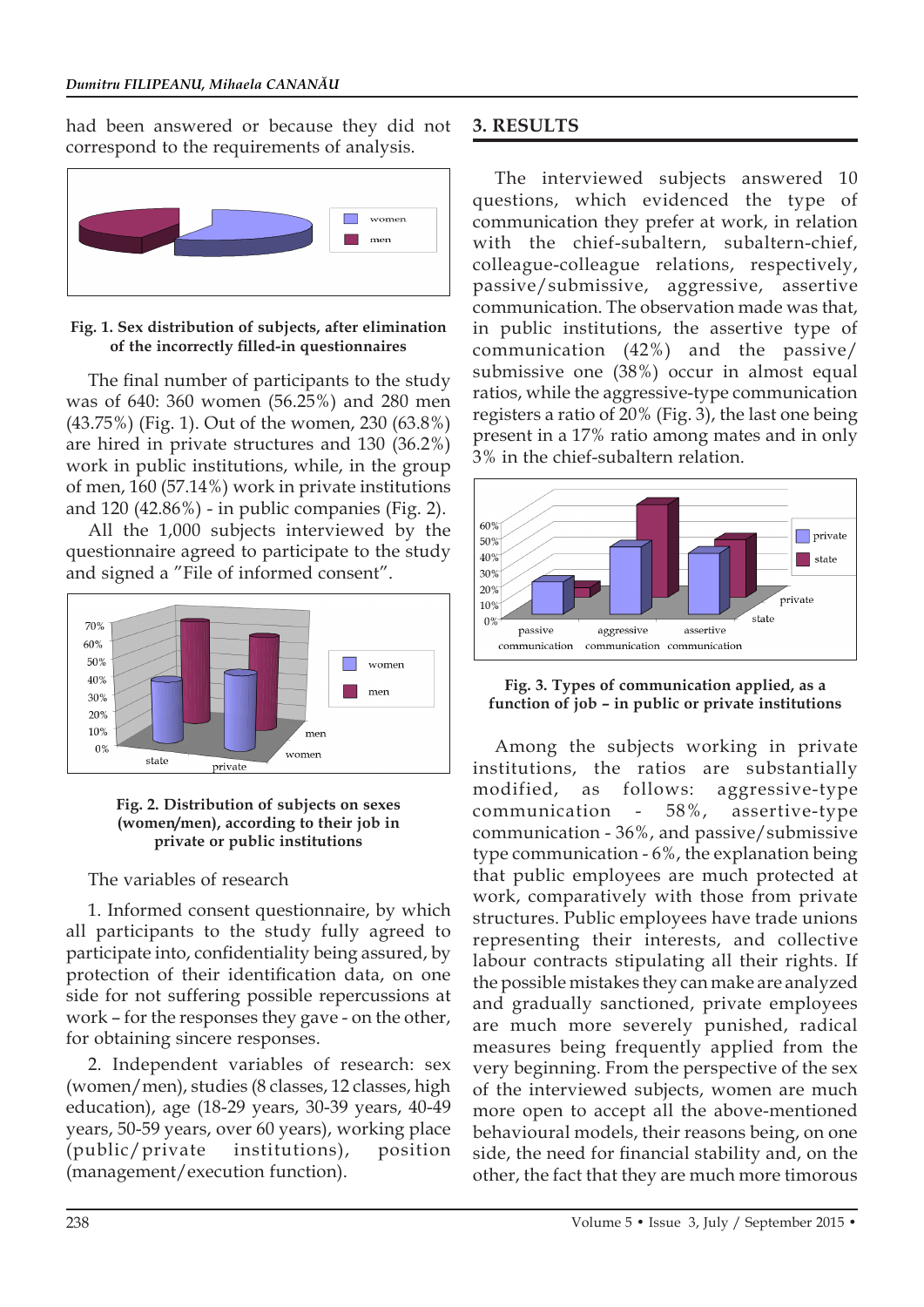in the relations with their superiors. Instead, they much more rarely accept an aggressive manner of communication, for example, from the part of their colleagues.

By the responses they give, men demonstrate an exactly opposed attitude: they accept the aggressive behaviour of their mates, and react when their superiors have a similar attitude.

A possible explanation might involve the ancestral nature of men's behaviour, who are much more permissive with a colleague than with a superior of theirs.

On the other hand, men believe that they can more easily change their job, as they know that, if absolutely necessary, they are also capable of making unqualified works, requiring simple physical force.

Statistical analysis on the manner of accepting the discussed communication models, as a function of the education level of the interviewed subjects, evidenced that high educated people prefer assertive communication (78%), 18% of them prefer passive/submissive communication and only 4% of them accept an aggressive communication, as well.

A possible explanation is that college graduates prefer a communication based on arguments, respectful, capable of developing and maintaining an authentic relation. A somehow similar attitude – expressed statistically - is evidenced in subjects with only 8 classes of study (69% - assertive communication, 23% - passive/submissive communication and 8% - aggressive communication), however the main reason is that, having no position to defend, they may change their job much more easily than the other professional categories, up to accepting even unqualified work (Fig. 4).



**Fig. 4. Types of communication accepted by respondents as a function of their education level**

The ones ready to accept a combined behaviour, representing, in sensibly equal ratios, the assertive (41%), aggressive (21%) and passive/submissive (38%) behaviour were the subjects with high school education (12 lyceum classes). The responses given as a function of their level of study were quite similar in both women and men.

Another modality of interpreting the responses considered the age of the interviewed ones. Statistical interpretation was based on the group of age to which the subjects belonged. Significant differences were observed in the mode in which communication at work is appreciated, between the beginners of a professional career and those who will be soon retired. The category of people who prefer assertive communication includes the 18-29 year (78%) and 30-39 year (61%) age groups. The ratios of those who agree with a type of aggressive communication, as well, are almost negligible in the 18-29 year (3%) and 30-39 year (5%) groups, the remaining ones appreciating a passive/submissive behaviour (Fig. 5).



#### **Fig. 5. Types of communication preferred as a function of subjects'age**

Instead, many of the persons belonging to the 50-59 year and over 60 year groups of age respectively 53% of the 50-59 year group and 68% of those over 60 - accept an aggressive behaviour at work.

Most probably, this attitude is the result of their fear of not losing the job, the more so that, in the Romanian society of today, age hardly permits them to find another one.

The most balanced responses were given by the subjects belonging to the 40-49 year group of age, as follows: passive/submissive communication: 28%, aggressive communication: 32%, assertive communication: 40%.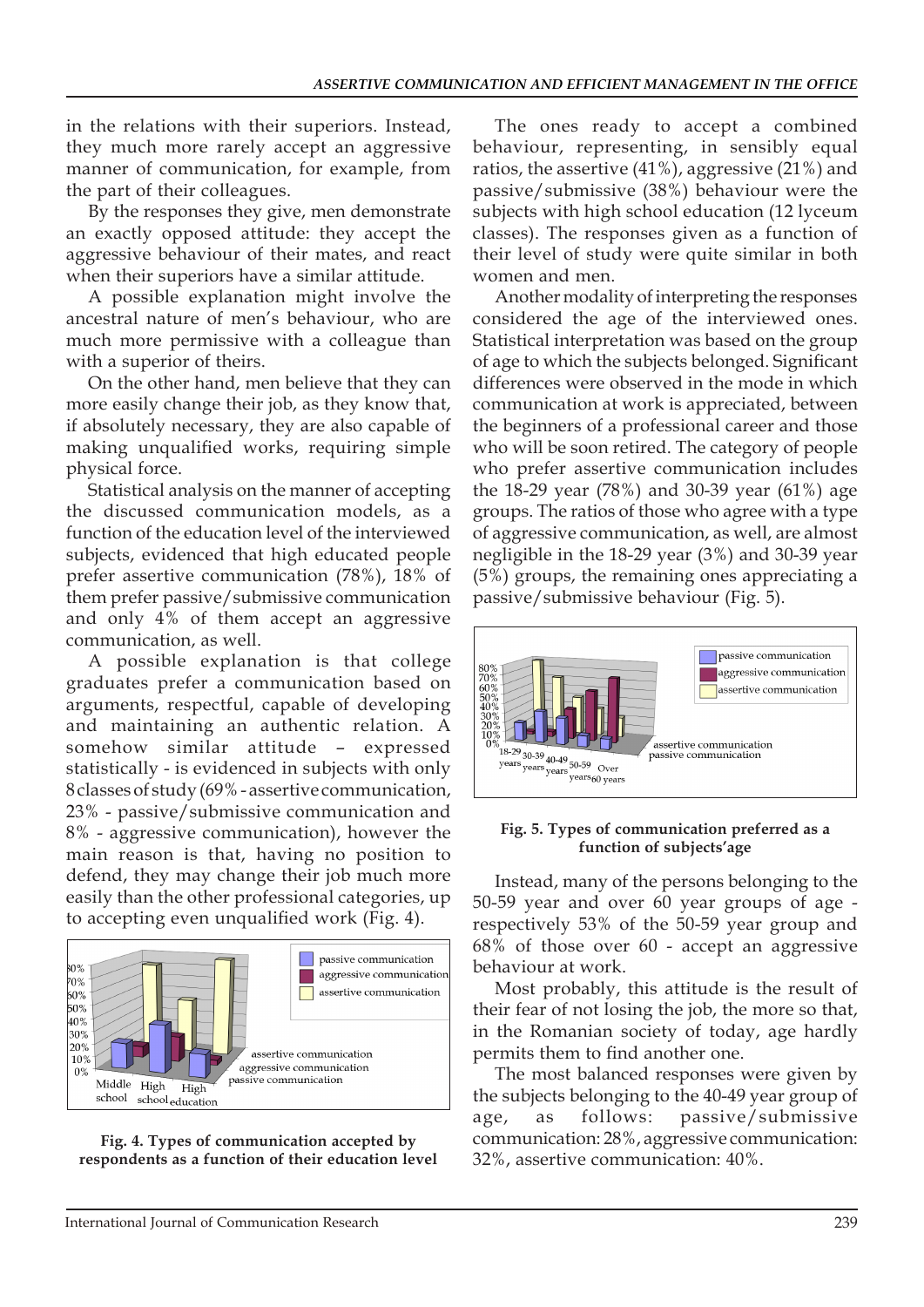

**Fig. 6.** Type of communication preferred by respondents *versus* their professional position

The statistical analysis developed in relation with the professional position held by the participants to the study showed that the leaders choose - in their communication with their subordinates – both the assertive- (41%) and the aggressive-type (38%) behaviour.

Instead, employees with executive jobs prefer, in most cases, an assertive-type institutional communication (79%), and only 8% of them seem to accept an aggressive-type of communication (Fig. 6).

## **4. DISCUSSION**

Institutionalized interpersonal communication represents the only organizational instrument by means of which messages, ideas, expectations, results can be transmitted, at both mate-mate and chief-subaltern level.

Everyday communication may be viewed as an instrument we need and utilize on a regular basis (Egan, 1998), as, whichever the domain of activity, and in each moment of our life, we transmit and receive messages, therefore we communicate.

In spite of this, in quite numerous situations, when conflicts appear in the office, the main culpable aspect is communication (Bower & Bower, 1976). It was observed that, in many cases, the messages we deliver arrive in an altered, modified form.

Therefore, the conclusion of the specialists – substantiated by the experiments and studies performed by researchers of the field – is that important is not only the message (Radan, 1992) but, equally, the manner in which it is "wrapped", respectively the form in which it is transmitted (Borchers, 1999). In other words, if we do no act as good communicators, our aptitudes, values and endowments may be incorrectly judged or misinterpreted.

According to the manner in which a conversation is developed between and/or among individuals, three main modalities by which people communicate have been theoretically established (Jakubowski & Lange, 1978): passive/submissive, aggressive and assertive communication; in an either conscious or unconscious manner, each of us assumes one of these three roles (Pease & Garner, 1999).

When analyzing passive/submissive communication, one should not forget that the one who transmits the message has to be especially obliging in front of his interlocutor (Ludlow & Panton, 1992). In this respect, approval from the part of the communication partner and avoidance of any possible conflicts are essential.

An individual with a passive/submissive behaviour (Radan, 1992) prefers to yield in favour of the others, a situation frequently inducing frustration and negative intimate emotions. The only explanation lies in the desire of not irritating the others, even if he is convinced that his, and not his interlocutors' opinion is the correct one (Chelcea, 2004).

This type of persons may be also recognized by the low voice in which they initiate a discussion, by the fixed smile on their face and a quite uncommon politeness. That is why, they are in danger of becoming the "victims" of the people around them, always ready to take advantage of such situations (Hibbels & Weaver, 1989). Distrust in one's own forces, the apprehension that one's opinions will not be accepted make the passive/submissive subjects accept the domination of the others.

It is only rarely that this category of subjects appears to leave behind this routine, artificially created by themselves (Nelson-Jones, 1996). As a matter of fact, they surprise the others when, in the moment in which they are uncapable to play this role, any longer, they fail and manifest an aggressive behaviour (Coman & Coman, 2002). Specialists define this moment as "the effect of the last straw" (Lange & Jakubowski, 1980).

Characteristic for aggressive communication is the type of individual who never gives up his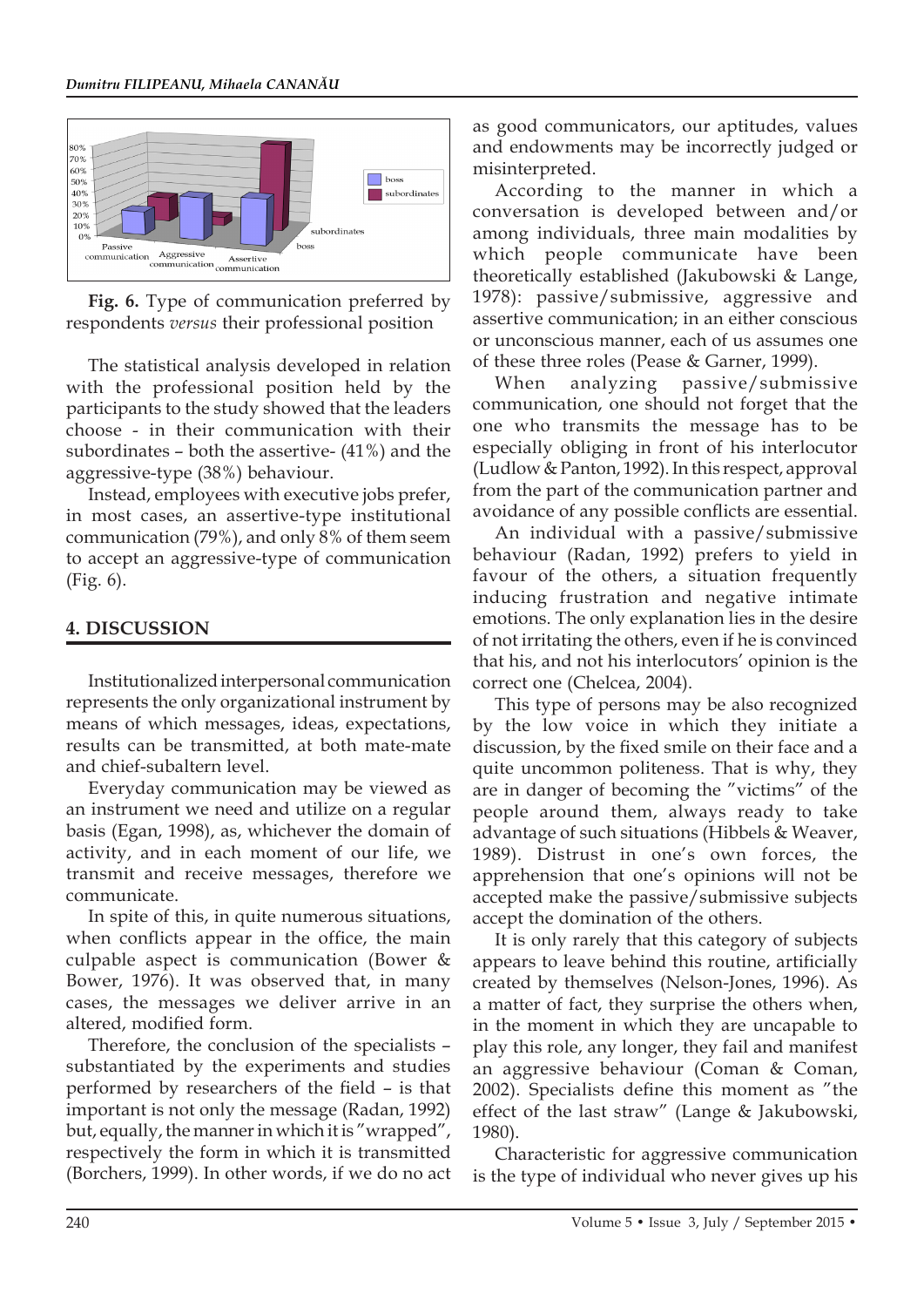ideas, which he tries to impose to his interlocutors (Cornelius & Faire, 1996).

Such a subject is capable of contradicting himself for hours and hours, of offering different – more or less valid – arguments to support his assertions. He hardly takes into consideration the opinions and wishes of the others, because he is constantly and exclusively concerned with his own ideas and needs. Or, in his opinion, this can be achieved only if having a permanent control upon everything (Griffin, 1991).

He is inflexible, making use – either consciously or unconsciously – of any type of manipulation techniques, once he knows that involved here are his own interests – that should be satisfied at all costs. Apparently, he delivers a reliable discourse, involving mainly a sort of aggressivity which usually tires out his interlocutor, "paralysing" his will and making him finally accept the opinions of the "aggressor" (Nelson-Jones, 1995).

In quite numerous cases, such behaviour is accepted in a consumistic society, which is more focused on the result of some approach and less interested in the modality of its accomplishment (Gambrill & Richey, 1975).

Usually, the persons resorting to an aggressive communication pattern have negative opinions about their interlocutors and, quite frequently, create unfounded conflicts.

Quite commonly, we are surprised to hear eulogistic words addressed to those "who crush the others under their heels" (Hibbels & Weaver, 1989) for attaining their scopes.

Specialists assert that each of us is capable of such behaviour, in certain moments of our life: for example, when we have an altercation with someone.

However, what is unanimously accepted should not become a behavioural pattern as, on long term, this cannot be successful (Borchers, 1999).

Statistics showed that, in time, the persons who choose an aggressive communication will lose most of the persons around them, coming to be avoided and neglected (Birkenbihl, 1998).

The experience of the developed societies demonstrated that the most productive type of communication is assertivity (Radan, 1992).

In the Romanian society, the concept of assertivity is new, being taken over from

Americans; generally speaking, it means to be able to say "no" without regretting this (Nelson-Jones, 1996), more exactly to behave spontaneously, sincerely and directly, to defend your rights and your dignity, yet without affecting the others (Egan, 1998).

The persons who choose this pattern of communication have the ability to choose a middle course - among the already mentioned behavioural types. Assertive persons may express their opinions in a civilized manner, yet preserving – in spite of the calm inflexion of their voice – the attitude of leader (Radan, 1992).

Those who prefer this model of communication have an open, relaxed bodily attitude, and are capable of harmonizing their verbal and nonverbal messages (Jakubowski & Lange, 1978).

Such a type of subject can be hardly manipulated, the more so that his interlocutors are attracted by his speech, which will be always supported by plausible arguments.

At the same time, he can give up his ideas if his interlocutors provide sound arguments against his logic (Coman & Coman, 2002), which is the main reason for which all people around him see in him an even-tempered, correct person, who may be a good leader (Lange & Jakubowski, 1980), as well as a good listener of his subalterns.

Most important of all is that this pattern of communication will be more easily understood and followed by the rest of the group or persons involved.

Unfortunately, we do not come on earth equipped with the technique of assertive communication at hand, it has to be learnt (Griffin, 1991) patiently, as this communication model represents the optimum solution for working in a relaxed and productive atmosphere.

All studies have demonstrated that most of us have the natural tendency of behaving and communicating either submissively or aggresively (Jakubowski & Lange, 1978).

Even if, in the social jungle of today, many people feel the need to defend their territory and to impose their ideas by force (Bower & Bower, 1976), numerous means of placing themselves above the primary need of dominating or of being dominated are available to us all (Gambrill & Richey, 1975).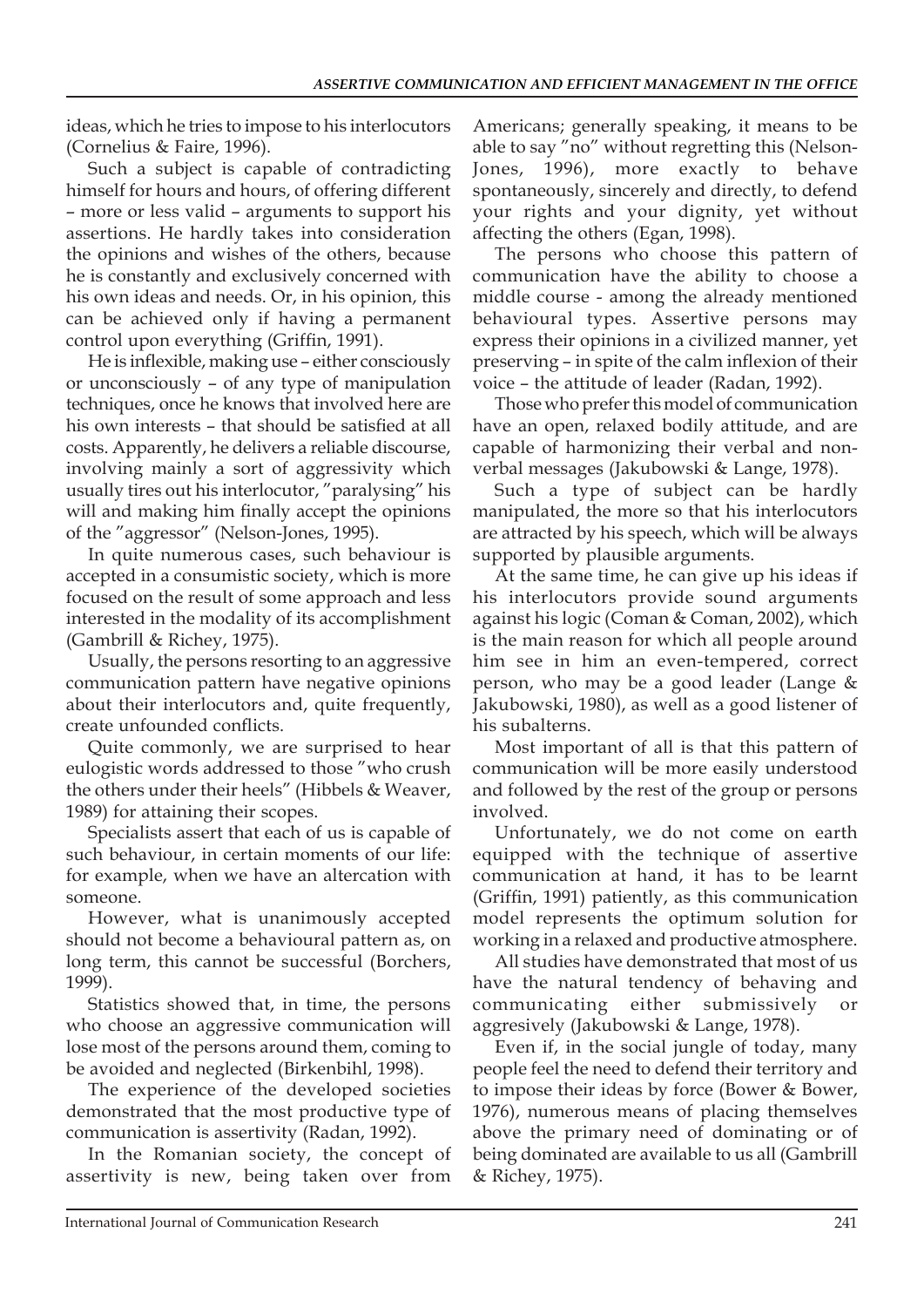A comparative analysis of the three behavioural types discussed in the present study shows that an assertive behavior seems much closer to the aggressive one than the passive behavior (Chelcea, 2004; Ludlow & Panton, 1992).

A considerable difference is observed between the two, namely that, in assertive behavior, the rights and freedom of the others are not violated, as in the case of an aggressive behavior (Cornelius & Faire, 1996).

In this respect, the first thing to do is to be highly aware of the role one intends to play in one's intercourses with the others.

### **5. CONCLUSIONS**

1. Interpersonal communication represents a fundamental form of psycho-social interaction, involving changes of signals, messages, etc.

2. The model of assertive comunication may increase self-esteem and contribute to the establishment of authentic fellow-like relations, therefore to a more efficient activity at post.

3. Most of the subjects participating to the study evidenced the problems caused by the way in which communication is developed in the institutional group. The main reason for such a situation is neglection of the fact that communication does not simply mean transmitting of a message. Equally important is the receiver and also realization of a feedback.

4. Application of the assertive communication model may be the key factor for an efficient cooperation, equally for the biunivocal colleaguecolleague and for the superior-subaltern relation.

5. As the scope of communication is not only of transmitting a message but also of receiving an answer and especially of obtaining some result, a change of attitude, of behaviour, of the actual manner of communication, is necessary.

6. When some conflict or crisis bursts at work, the general state induced is of agitation, of aggressivity. However, it has been demonstrated that such reactions will not solve the issues, on the contrary, will make them even more complicated. That is why the assertive behaviour is best suited for making good decisions in difficult situations.

7. The persons who, at their post, display an inhibiting behaviour, have a prescriptive language, prefer to perturb or to block communication with the others, have a hermetictype manner of speaking, built up an equivocal dialogue, frequently interrupt the conversation, develop stereotypes and egocentric monologues, are predisposed to provoking conflicts and general tensional states.

8. Assertive communication appears as a relatively new manner of establishing relations in the Romanian society. However, numerous of the employees of various institutions – be them public or private - are more and more attracted by this type of communication. Happily – if considering that they represent the future of our society -, to this category there belong young subjects, from the 18-39 year group of age.

#### **References**

BIRKENBIHL, V (1998) *Antrenamentul comunicării sau arta de a ne înţelege*. Bucuresti: Gemma Pres Publishing House.

BORCHERS, T (1999) *Interpersonal Communication*. Allyn&Bacon.

BOWER, SA & BOWER, GH (1976) *Asserting Youself*, Reading. MA: Addison-Wesley.

COMAN, A & COMAN, C (2002) *Tehnici de comunicare şi negociere. Curs practic*. Universitatea Transilvania Brasov.

CHELCEA, S (2004) *Comunicarea nonverbală în spaţiul public*. Bucuresti: Tritonic Publishing House, p.167-184. CORNELIUS, H & FAIRE, S (1996) *Ştiinta rezolvării conflictelor*. Bucureşti: Scientific and Technological publishing House.

EGAN, G (1998) *The Skilled Helper*. (6th ed.) Brooks/Cole Publishing Company.

GAMBRILL, E & RICHEY, C (1975) An assertion inventory for use in assessment and research. *Behavior Therapy*, 6, 1975, p. 550-561.

GRIFFIN, E (1991) *A First Look at Communication Theory*. McGraw-Hill, Inc.

HIBBELS, S & WEAVER, RL (1989) *Communicating Effectively*, New York: Random House.

JAKUBOWSKI, P & LANGE, A (1978) *The Assertive Option*. Illinois: Research Press Co.

LANGE, A & JAKUBOWSKI, P (1980) *Responsible Assertive Behavior*. Illinois: Research Press Co.

LUDLOW, R & PANTON, F. (1992). *The Essence Effective Communication*. UK: Prentice Hall International.

NELSON-JONES, R (1995) (2nd ed.). *Human Relatiohship Skills*. Biddles Ltd.